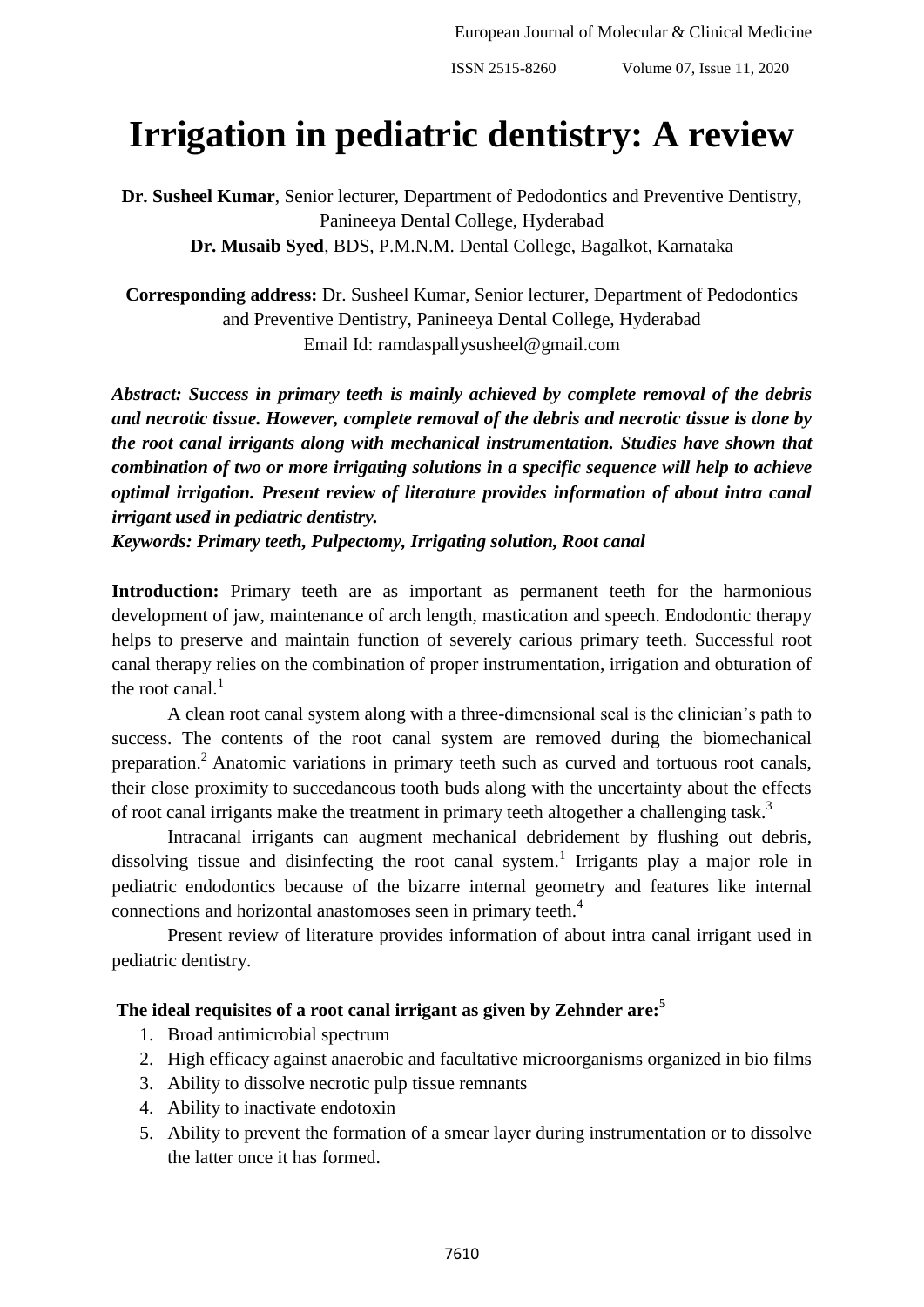6. Systemically nontoxic when they come in contact with vital tissues, noncaustic to periodontal tissues, and with little potential to cause an anaphylactic reaction.

The currently used irrigants can be grouped into anti-microbial and decalcifying agents or their combinations. Two or more irrigants in a specific sequence can tribute in a successful treatment outcome as no single irrigating solution is regarded optimal.

#### **Commonly used irrigating solutions in pediatric dentistry**

**Normal saline:** Normal saline is isotonic to the body fluids. It is universally accepted as the most common irrigating solution in all endodontic and surgical procedures. It is also found to have no side effects, even if pushed into the periapical tissues.<sup>6</sup> However, saline should not be the only solution to be used as an irrigant, it is preferably used in combination with or used in between irrigations with other solutions like sodium hypochlorite.<sup>7</sup>

**Sodium Hypochlorite (NaOCl):** NaOCl is the most commonly used solution used in dentistry. NaOCl gives rise to sodium and hypochlorite ions when combined with water, there by establishing equilibrium with hypochlorous acid which is responsible for the antibacterial activity. It also has the ability to dissolve organic components such as pulpal remnants and collagen. NaOCl cannot remove the smear layer produced during instrumentation. When hypochlorous acid, a substance present in NaOCl solution, comes in contact with organic tissue it acts as a solvent and releases chlorine, which combines with the protein amino group to form chloramines. Hypochlorous acid (HOCl−) and hypochlorite ions (OCl−) lead to amino acid degradation and hydrolysis.<sup>1,8</sup>

The chloramination reaction between chlorine and the amino group (NH) forms chloramines that interfere in cell metabolism. Chlorine (a strong oxidant) has an antimicrobial action, inhibiting bacterial enzymes and leading to an irreversible oxidation of SH groups (sulphydryl group) of essential bacterial enzymes. Thus, the saponification, amino acid neutralization and chloramination reactions that occur in the presence of microorganisms and organic tissue lead to the antimicrobial effect and tissue dissolution process.<sup>8</sup>

### **The disadvantages of Sodium Hypochlorite<sup>9</sup>**

- It has an unpleasant odour and taste.
- It does not consistently disinfect the root canal system.
- It is toxic when extruded in to the peri-radicular tissues.
- It can damage permanent tooth follicles.
- It reacts with other irrigating solutions like chlorhexidine.

**Chlorhexidine:** Chlorhexidine digluconate is widely used in disinfection because of its excellent antimicrobial activity. However, it completely lacks tissue dissolving capability.<sup>10</sup>

Chlorhexidine Gluconate, currently used in endodontic therapy, seems to act by adsorbing onto the cell wall of the microorganisms and causing leakage of the intracellular components. At low concentrations, small molecular weight substances will leak out, especially potassium and phosphorus, resulting in a bacteriostatic effect. At high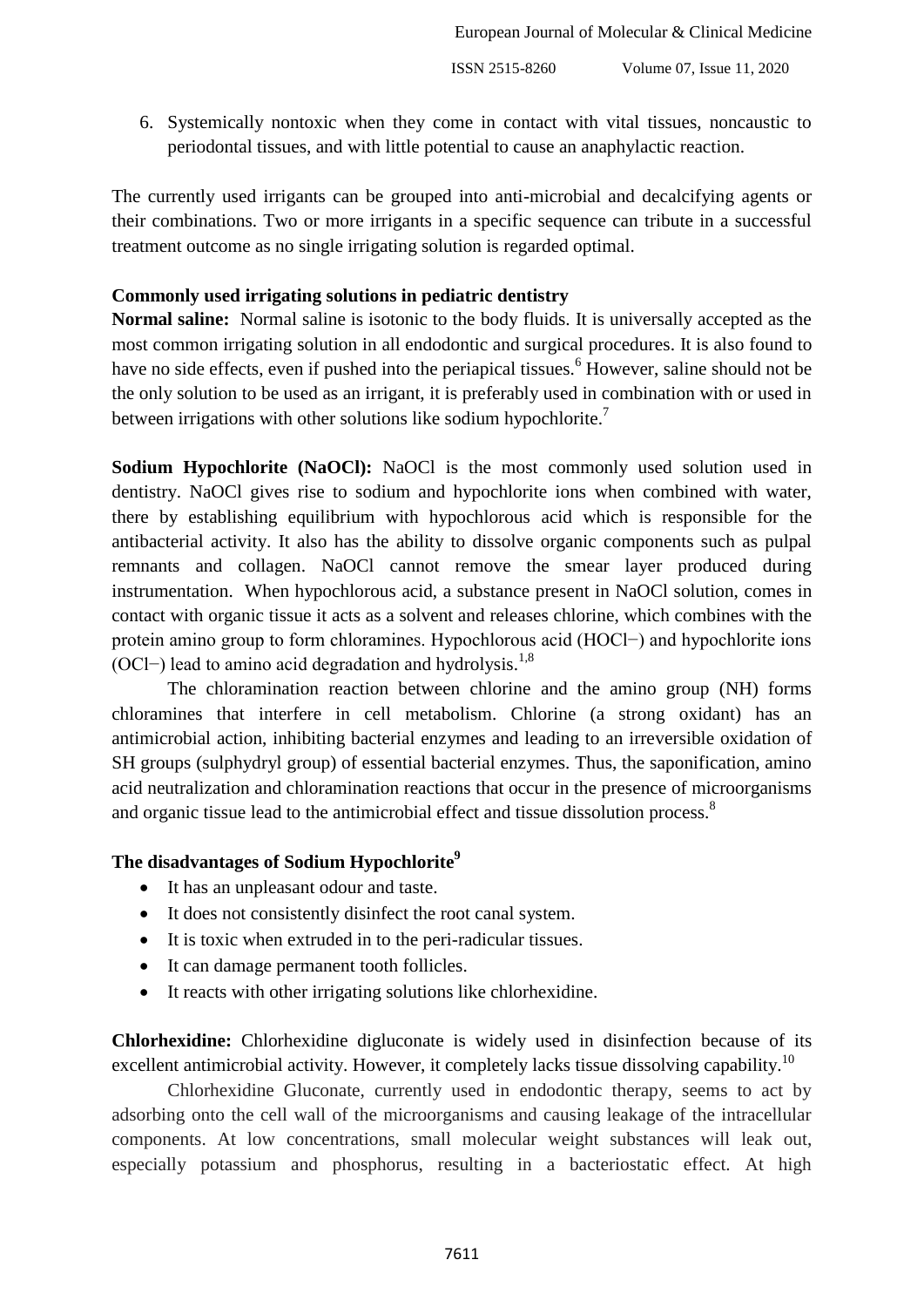concentrations, chlorhexidine gluconate has a bactericidal effect due to the precipitation and/or coagulation of the cellular cytoplasm, probably caused by cross-linking proteins.<sup>11</sup>

**Ethylenediamine tetraacetic acid (EDTA):** EDTA is a chelating agent used for the removal of the inorganic portion of the smear layer. NaOCl is an adjunct solution for removal of the remaining organic components. Irrigation with 17% EDTA for one minute followed by a final rinse with NaOCl is the most commonly recommended method to remove the smear layer. $^{12}$ 

**Hydrogen peroxide:** Hydrogen peroxide is widely used in disinfection and sterilization. It is being used in dentistry in concentrations varying from 1% to 30%. H2O2 creates effervescence which facilitates debris removal, acts as an oxidizing agent and is capable of denaturing bacterial proteins and DNA. But in higher concentrations, it is not well tolerated and has the potential of causing cervical resorption.<sup>13</sup>

**MTAD (Mixture of tetracycline isomer, acid and detergent):** Torabinejad et al. developed an irrigant with combined chelating and antibacterial properties. MTAD is a mixture of 3% doxycycline, 4.25% citric acid, and detergent (Tween-80). It is recommended to be used as a final rinse after root canal preparation. It is capable of eliminating all bacteria and smear layer from the root canal system when used as a final rinse. $^{14}$ 

**Citric acid:** Citric acid can also be used for irrigation of the root canal to remove the smear layer. Concentrations ranging from 1% to 50% have been used. The use of 10% citric acid as final irrigation has shown good results in smear layer removal and proven to be more biocompatible than 17% EDTA.<sup>15</sup>

**Maleic acid (MA) -** MA is a mild organic acid used to roughen enamel and dentin surfaces in adhesive dentistry. It removes the smear layer effectively at concentrations of 5% and 7%. In addition, when used at concentrations of 10% or higher, it causes demineralization and erosion of the root canal wall.<sup>16</sup>

**Silver Diamine Fluoride -** A 3.8% silver diamine fluoride solution was developed for use as an irrigation solution in root canal treatment. This solution is the1:10-diluted form of the original 38% solution of SDF, which was developed for the treatment of root canal infection.<sup>17</sup>

**Tetraclean:** Tetraclean is a mixture of doxycycline hyclate (at a lower concentration than in MTAD), an acid, and a detergent. It is recommended to be used as a final rinse after root canal preparation. It is similar to MTAD but with a reduced amount of doxycycline (50mg/5ml instead of 150mg/5ml for MTAD), with polypropylene glycol (a surfactant), citric acid, and cetrimide. This substance is supposedly capable of eliminating all bacteria and smear layer from the root canal system when used as a final irrigation. It is able to eliminate microorganisms and smear layer in dentinal tubules of infected root canals with a final 5-min  $r$ inse.<sup>13</sup>

**Carisolv:** Carisolv contains 0.5% sodium hypochlorite along with amino acids. The hypothesis was that this agent can also be effective in removal of smear layer from root canal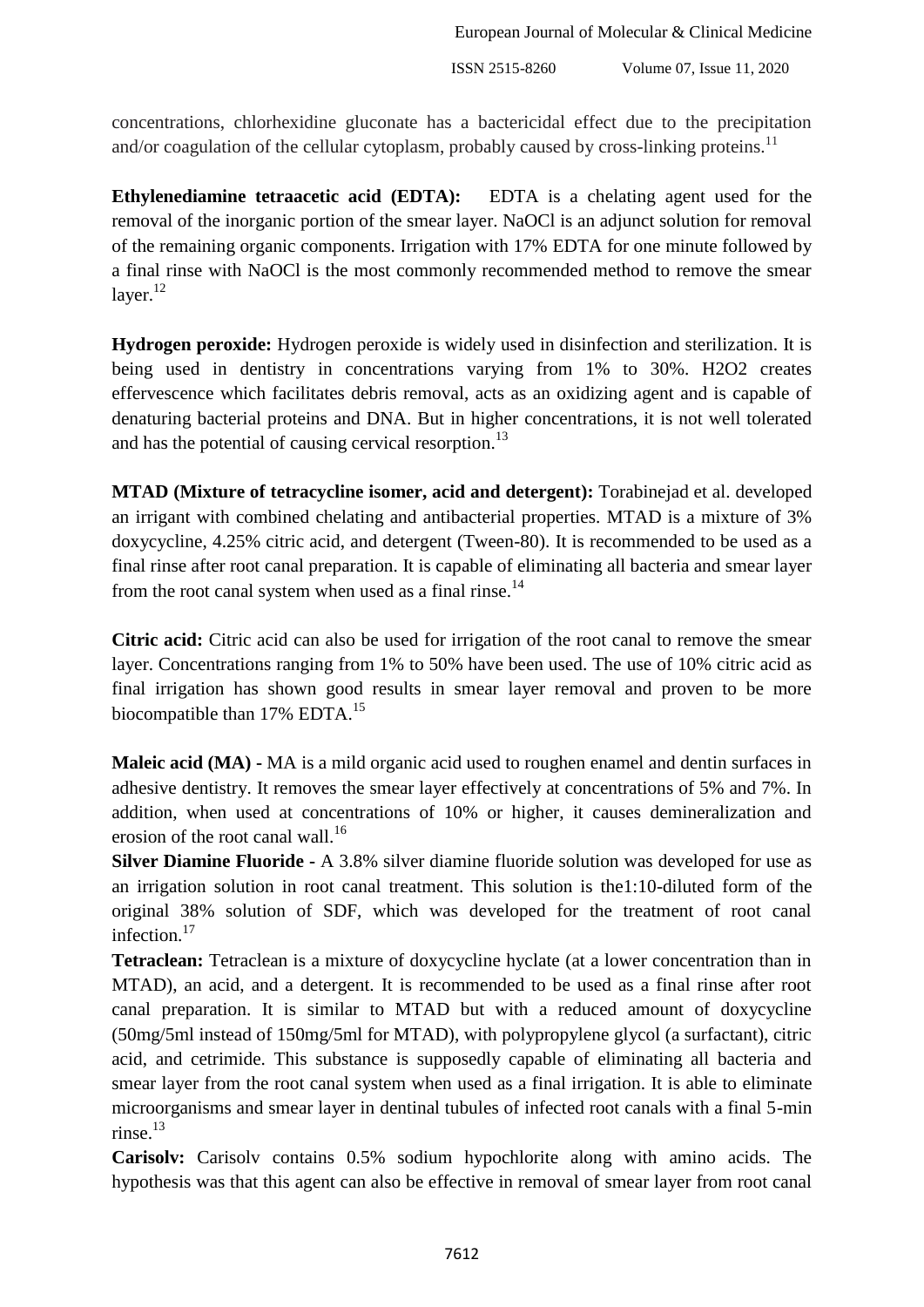system when used as an irrigant studies have shown that carisolv was ineffective in removing smear layer.<sup>18</sup>

**Ozonated water:** Ozone is a chemical compound consisting of 3 oxygen atoms. Ozone is capable of oxidizing any biological entity due to its bacterial properties even at low concentrations. Studies have shown that when ozonized water was used with sonification as a irrigant, the bacterial ability of ozonized water and 2.5% sodium hypochlorite was found to be comparable.<sup>19</sup>

**Ethanol:** 95% ethanol has been studied as a final irrigant before obturation in primary teeth. It was used as a drying agent. Zmener et al. (2008) observed less leakage of dye in canals that were dried with 95% ethanol. $^{20}$ 

#### **Sequance of irrigation in pediatric dentistry**

#### Sequence of irrigating solutions

NaOCl

During instrumentation canal should be irrigated copiously with NaQCI to dissolve pulp



Normal saline

Intermediate irrigating solutions like normal saline (An intermediate irrigating solution is used to prevent interaction between irrigating solution like NaQCl and EDTA.



EDTA irrigating solution is used to remove the smear layer.



MTAD or Chlorhexidine

The canals are dried and irrigated with a final irrigating solution which is usually MTAD or Chlorhexidine to disinfect the canals.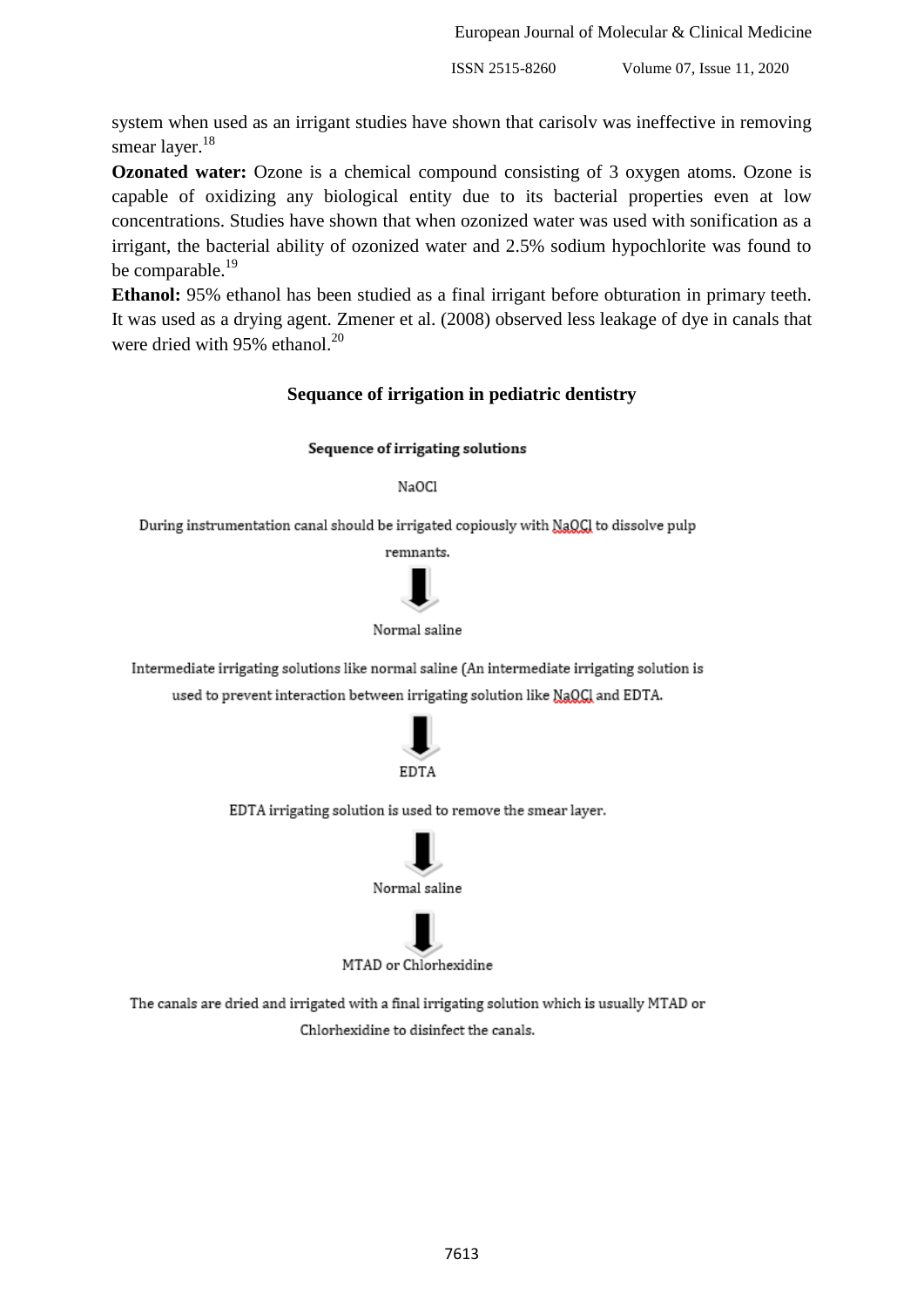| <b>Author</b>             | <b>Observations</b>                                                                        |
|---------------------------|--------------------------------------------------------------------------------------------|
| Goerig AC et al. (1983)   | Profuse irrigation with 5.25% sodium hypochlorite (NaOC1) is                               |
|                           | recommended to dissolve necrotic tissue left behind by routine<br>instrumentation. $^{21}$ |
| Onçağ et al. (2003)       | 2% chlorhexidine gluconate has more antibacterial effect and                               |
|                           | less toxic effect than 5, 25% sodium hypochlorite. $^{22}$                                 |
| Götze Gda et al. (2005)   | Suggested the use of 1% NaOCl and 6% citric acid as a                                      |
|                           | chemical substance for irrigation for deciduous teeth. <sup>23</sup>                       |
| Nara A et al. (2010)      | Author found MTAD to be better irrigant as compared to 3%                                  |
|                           | Sodium hypochlorite. $^{24}$                                                               |
| Kapdan et al. (2015)      | Reported that the irrigation method with laser had antibacterial                           |
|                           | effect on deciduous tooth canals. <sup>25</sup>                                            |
| Buldar B et al. $(2017)$  | EndoVac has better performance than conventional needle                                    |
|                           | irrigation in the removal of the Smear layer in the apical thirds                          |
|                           | of the primary molar root canals. <sup>26</sup>                                            |
| Agnihotri A et al. (2020) | Herbs such as Tulsi, Miswak, and M. citrifolia definitely have                             |
|                           | a potential to replace the chemical irrigants in pediatric dental                          |
|                           | patients. <sup>3</sup>                                                                     |

#### **Review of literature**

**Conclusion:** Elimination of microorganisms from infected root canals of primary teeth is a complicated task. The chances of a favourable outcome with root canal treatment are significantly high if infection is destroyed effectively before obturation. Hence irrigating solutions play a key role in the success of endodontic treatment of primary teeth. The irrigants that are most commonly used include Saline, Sodium hypochlorite, Chlorhexidine, EDTA and MTAD. None of the irrigants has optimal properties to be termed an ideal irrigant. So it has been recommended to use of two or more solutions in a specific sequence or in combinations for better results.

# **References**

- 1. Kandaswamy D, Venkateshbabu N. Root canal irrigants. Journal of Conservative Dentistry. 2010; 13(4):256.
- 2. Hobson P. Pulp treatment of deciduous teeth & Factors affecting diagnosis andtreatment. Br Dent J 1970;128:232-8.
- 3. Agnihotri A, Arora R, Sharma U, Sood P. Herbal irrigants in primary teeth: A step toward green dentistry based on the wisdom of past. J Indian Assoc Public Health Dent 2020;18:279-84.
- 4. Jaju S, Jaju PP. Newer root canal irrigants in horizon: a review. International journal of dentistry. 2011; 30.
- 5. Zehnder M. Root Canal Irrigants. J Endod. 2006; 32:389-98.
- 6. Weber C, McClanahan S, Miller G, Diener-West M, Johnson J. The effect of passive ultrasonic actibation of 2% chlorhexidine or 5.25% sodium hypochlorite ittigant on residual antimicrobial actibiey in root canals. J Endodon. 2003; 29(9):562-564.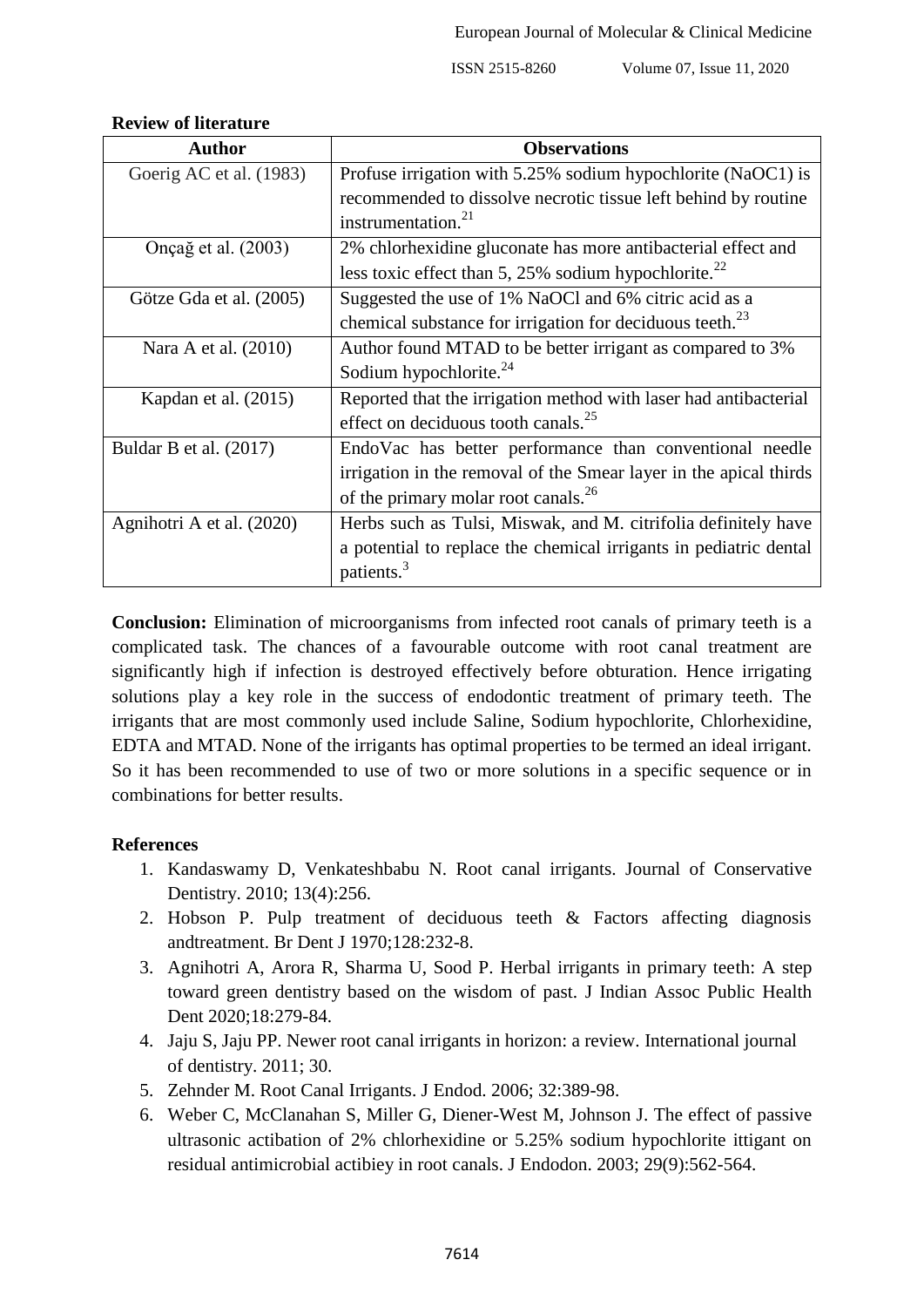- 7. Haapasalo M, Shen Y, Qian W, Gao Y. Irrigation in endodontics. Dental Clinics of North America, 2010; 54(2):291-312.
- 8. Estrela C, Estrela CR, Barbin EL, Spanó JC, Marchesan MA, Pécora JD. Mechanism of action of sodium hypochlorite. Braz Dent J. 2002;13(2):113-7.
- 9. Kashyap N, Upadhyay M, Sharma J, Das S,Katlam T. "Irrigating Solutions in Pediatric Dentistry: A Big Deal in Little Teeth". *EC Dental Science.*2019;:8(7):1620- 26.
- 10. Mohammadi Z, Abbott PV. The properties and applications of chlorhexidine in endodontics. Int Endod J 2009;42:288-302.
- 11. Leonardo MR, Tanomaru Filho M, Silva LAB, Nelson Filho P, Bonifácio KC, Ito IY. In vivo antimicrobial activity of 2% chlorhexidine used as a root canal irrigating solution. J Endod 1999;25:167-171.
- 12. Nizami SK, Chaudhary P , Lodhi R , Syed M , Sharma M, Thukral H. World J Pharm Pharm Sci. 2018;7(3):357-68.
- 13. Kaur R, Singh R, Sethi K, Garg S, Miglani S. Irrigating Solutions in Pediatric Dentistry: Literature Review and Update. J Adv Med Dent Sci. 2014;2(2):104-115.
- 14. Giardino L, Ambu E, Becce C, Rimondini L, Morra M. Surface tension comparison of four common root canal irrigants and two new irrigants containing antibiotic. J Endod. 2006 Nov;32(11):1091-3.
- 15. Smith J, Wayman B. An evaluation of the antimicrobial effect of citric acid as root canal irrigants. J Endod. 1986; 12: 54-8.
- 16. Ballal NV, Jain I, Tay FR. Evaluation of the smear layer removal and decalcification effect of QMix, maleic acid and EDTA on root canal dentine. J Dent 2016;51:62-8.
- 17. Basrani B, Haapasalo M. Update on endodontic irrigating solutions-Endodontic topics 2012;27:74- 102.
- 18. Singhal P, Das UM, Vishwanathan D, Singhal A. Carisolv as an endodontic irrigant in deciduous teeth: an SEM study. Indian J Dent Res. 2012 Jan-Feb;23(1):120-1.
- 19. Hubbezoglu I, Zan R, Tunc T, Sumer Z. Antibacterial Efficacy of Aqueous Ozone in Root Canals Infected by Enterococcus faecalis. Jundishapur J Microbiol. 2014 Jul;7(7):e11411.
- 20. Zmener O, Pameijer CH, Serrano SA, Vidueira M, Macchi RL. Significance of moist root canal dentin with the use of methacrylate-based endodontic sealers: an *in vitro*  coronal dye leakage study. J Endod. 2008; 34(1):76-79.
- 21. Goerig AC, Camp JH. Root canal treatment in primary teeth: a review. Pediatr Dent. 1983 Mar;5(1):33-7.
- 22. Onçağ O, Hoşgör M, Hilmioğlu S, Zekioğlu O, Eronat C, Burhanoğlu D. Comparison of antibacterial and toxic effects of various root canal irrigants. Int Endod J 2003; 36: 423-32.
- 23. Götze Gda R, Cunha CB, Primo LS, Maia LC. Effect of the sodium hypochlorite and citric acid association on smear layer removal of primary molars. Braz Oral Res 2005; 19: 261-6.
- 24. Nara A, Dhanu, Chandra P, Anandakrishna L, Dhananjaya. Comparative Evaluation of Antimicrobial Efficacy of MTAD, 3% NaOCI and Propolis Against E Faecalis. Int J Clin Pediatr Dent. 2010 Jan-Apr;3(1):21-5.